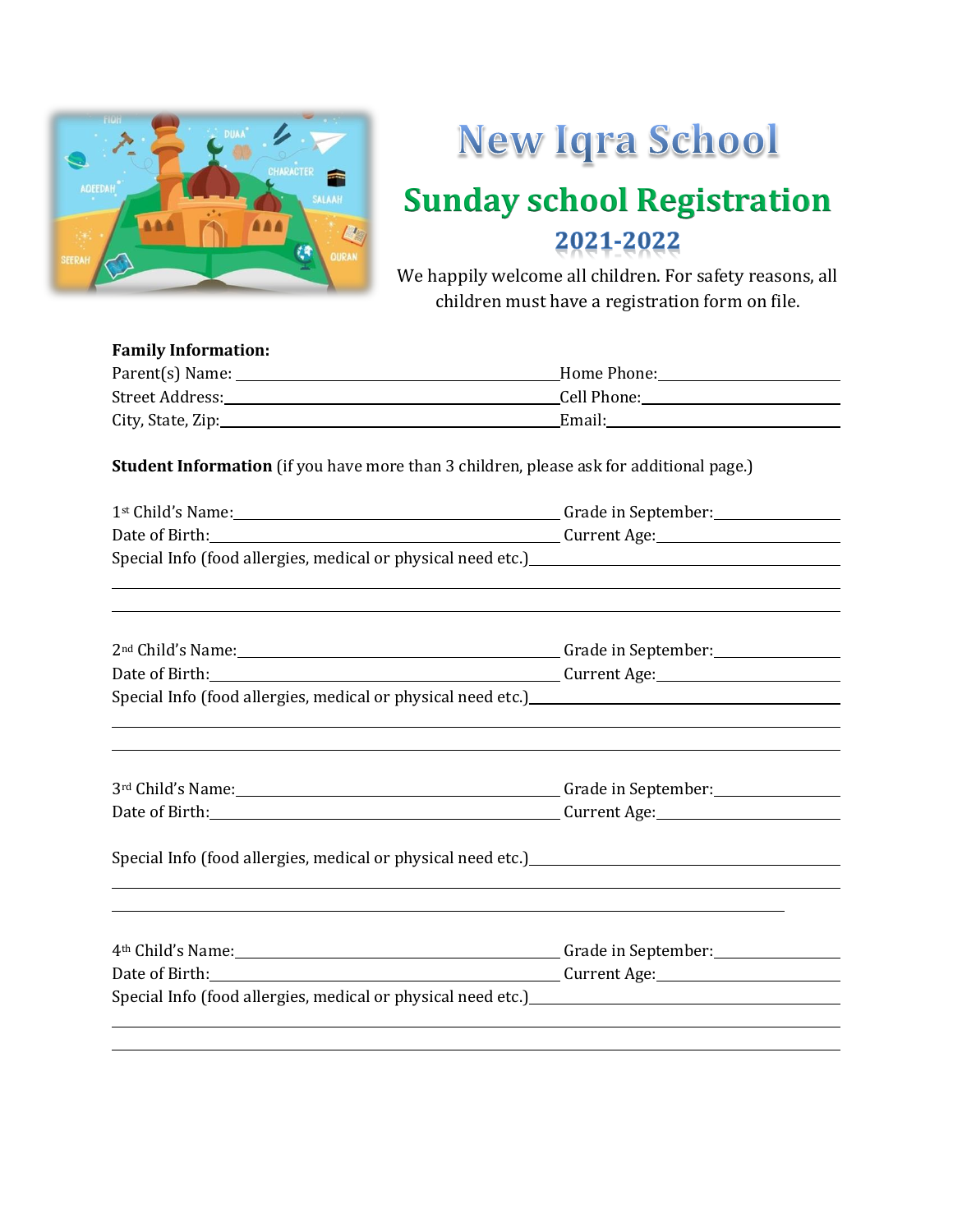

## New Iqra School **Sunday school registration** 2021-2022

We happily welcome all children. For safety reasons, all children must have a registration form on file.

#### **Emergency Contact (other than parent)**

Please provide a name and contact number for a person that can be contacted in an event that a parent cannot be reached in an emergency.

| Name: | Relationship: | Phone#: |
|-------|---------------|---------|
| Name: | Relationship: | Phone#: |

**Signature of Parent:**

#### **School Policy:**

Teaching Sunday school is a wonderful way to educate children about God and His Word. It is a great time to get to know the children of New Iqra School and build relationships with them. And, kids love the teachers that love them! New Iqra School is a Sunday school with very serious program to achieve our goals which are:

- 1. To have the knowledge of Arabic language, writing, reading, speaking
- 2. To have the knowledge of reciting the Quran with tajweed and good pronunciation
- 3. To have the knowledge of Islam (Creed, Rules of Fiqh, Tafseer, hadeeth and history
- 4. It is most appropriate to wear modest, loose-fitting clothes for girls, and long short for boys.
- 5. Our day will start at 9:45am the arrival time for the kids (from door #9) the teachers will receive them inside the school.
- 6. The morning assembly will start at 9:50 am, if you came after 9:55 am you have to go from door # 1 and sign the tardy sheet in the front office.
- 7. The first class starts at 10:00 am up to 11:00 am
- 8. The second class starts at 11:00 am up to 12:00 pm
- 9. The lunch (provided by the parents) starts at 12:00 am up to 12:30 am
- 10. The third class starts at 12:30 pm up to 1:30 pm
- 11. The fourth class starts 1:30pm 2:30 pm
- 12. Salt Duhur and Duaa at 2:30 pm up to 2:55 pm
- 13. Releasing the kids at 3:00 pm from door # 9 (**Parents PLEASE stay in the cars**)
- 14. The school will send you school report about the activity and the homework.
- 15. The students must bring their books with them every Sunday.
- 16. Daily reading and homework are required to achieve the improvement of your kids

**Signature of Parent:**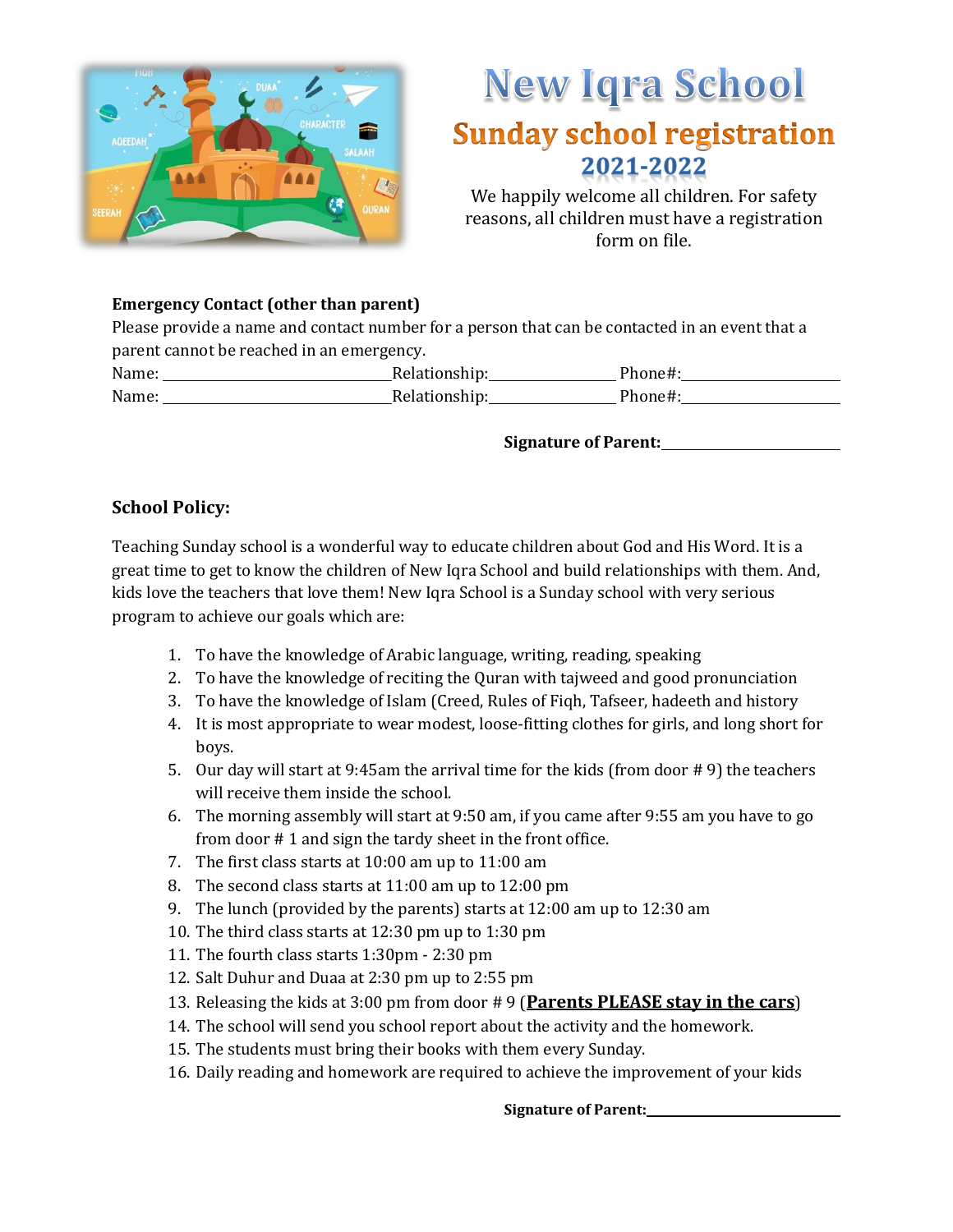

### New Iqra School **Sunday school registration** 2021-2022

We happily welcome all children. For safety reasons, all children must have a registration form on file.

#### **Photo Release**

New Iqra School occasionally has the opportunity to use photos to promote the Sunday school program, children's achievement and other activities. Uses might include a display board or monitor, our website, Facebook page, etc. No names will be used on the website or in press releases.

**Yes**, I give New Iqra School permission to include my child (ren) listed on this form in photos used for information or promotional purposes.

**No**, I don't give New Iqra School permission to include my child listed on this form in photos.

**Signature of Parent:**

#### **Payment Plan:**

The fees will be:

| One student: \$700/Year     | Two students: \$1400/Year  |
|-----------------------------|----------------------------|
| Three students: \$2100/Year | Four students: \$2800/Year |

#### **50% from the fees by day One, 25% IN Dec, 25% IN Mar.**

- Registration requires the commitment of the school year and the withdrawal does not exempt from paying the full tuition
- If you choose to do a payment plan, we required a picture of your credit card or a check made on the due dates

Payment due date:

October 3, 2021 November 7, 2021 January 9, 2022 February 6, 2022 March 6, 2022

**Signature of Parent:**